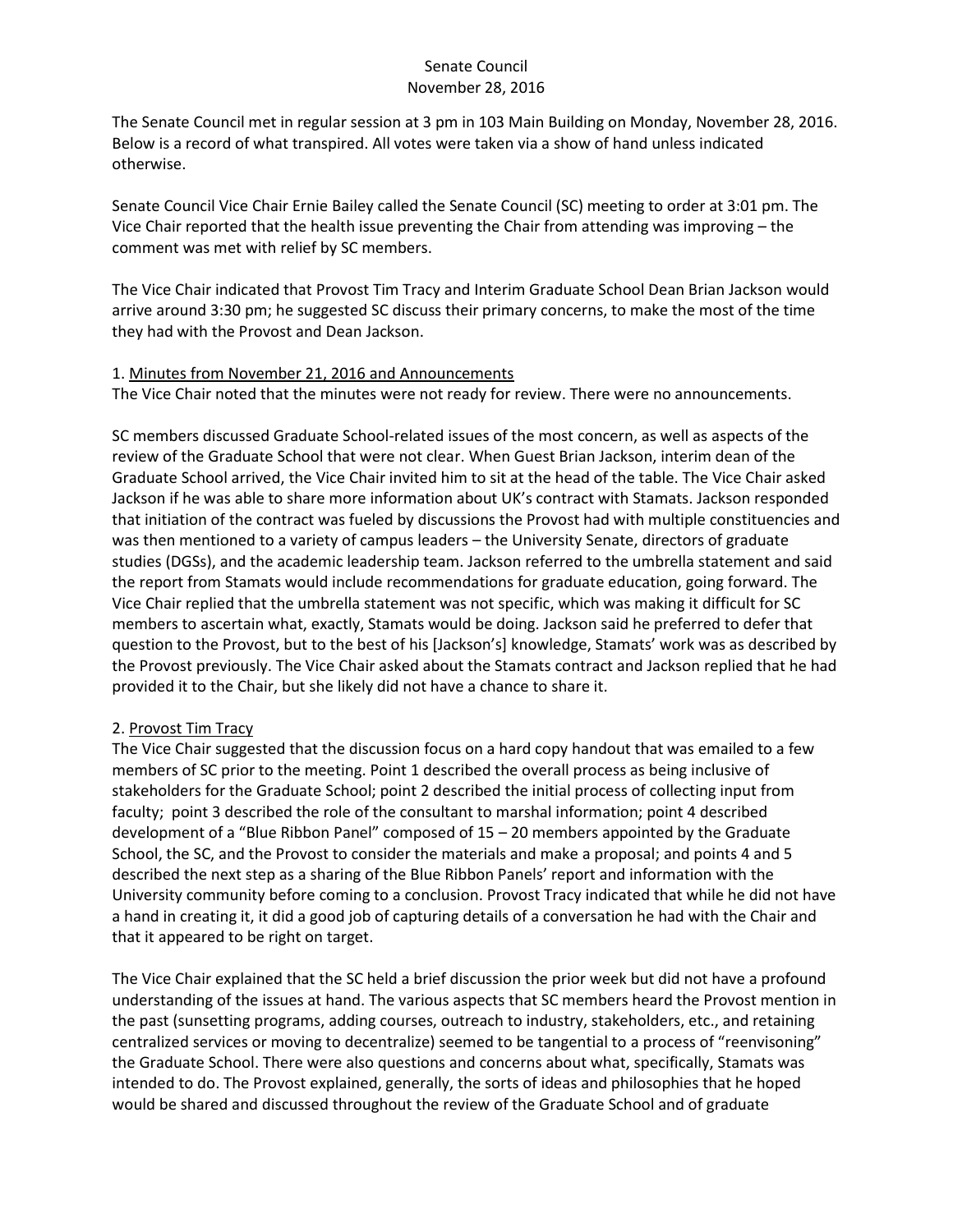education in general. Similar to the past discussions and focus on undergraduate education, the Provost said he wanted to facilitate a campuswide discussion to encompass all aspects of graduate education. If the final result was that all stakeholders believe that graduate education is fine as is, then that is an acceptable outcome. Provost Tracy noted, however, that there were likely to be some things that UK could do better, so the review of graduate education could provide a philosophical framework. Not all disciplines access and utilize the same resources and processes, but within such a framework all units can think about what sort of Graduate School structure would best support their needs. What role can be played to support the best graduate student experience? What can the Graduate School differently or better? To help innovative students and innovative faculty and programs, what could be changed? The Provost clarified also that Stamats was not asked to evaluated programs – their services are intended to provide information on best practices and current practices at other universities across the country.

The Vice Chair noted that different disciplines train students differently and wondered aloud if there was a specific problem or process that was not working. Provost Tracy replied that Susan Carvalho, former interim dean of the Graduate School, conducted a review and one thing that she found was a lot of disparities across disciplines, and even within disciplines and within single departments. Some differences are reasonable and acceptable, but the issue does raise the question of how different some things really are. Another issue pertained to numbers of students graduated – if a program had not graduated any PhD students in more than five years, is there room for improvement there? The Provost referred to average time-to-degree – should any PhD program take eight years for a student to complete? Those were the types of general questions (not specific to any individual department), according to the Provost, that he expected others to dig into and about which he would like guidance and recommendations. In response to a question from the Vice Chair, the Provost replied that there were instances of students who were part time, but he opined that there could also be issues of lack of clear programmatic focus, lack of encouragement to students to complete their studies promptly, and that in some cases it was not possible to dig out the details of why certain things happened.

With respect to point 2, SC members did not believe that faculty input had been collected effectively. The Provost explained that his intent and message had been for deans to share information down to department chairs and to departmental faculty, but acknowledged that what he asked for sometimes did not turn out the way he intended. Many SC members reported being told what their unit contributed to the discussion on graduate education and the Graduate School, but were not given an opportunity to offer their own opinions. Lauersdorf suggested that faculty were underinformed about the impact of the campuswide discussion on graduate education and therefore were not overly forthcoming with thoughts and ideas. Below are additional points/comments.

- The review/discussion should include new strategies and ideas for increased funding. [Provost's comment: he hopes for the same.]
- There should be better and more systematic attempts to survey graduate students about their graduate education experience. [Provost's comment: Carvalho started UK down the path of real graduate education data, but there is still room to improve in terms of quantity collected and what is collected. Recently graduated graduate students are not usually responsive to such surveys.]
- There is no information about the report from the group last year, which was intended to make a recommendation as to whether to retain the Graduate School or do away with it. What was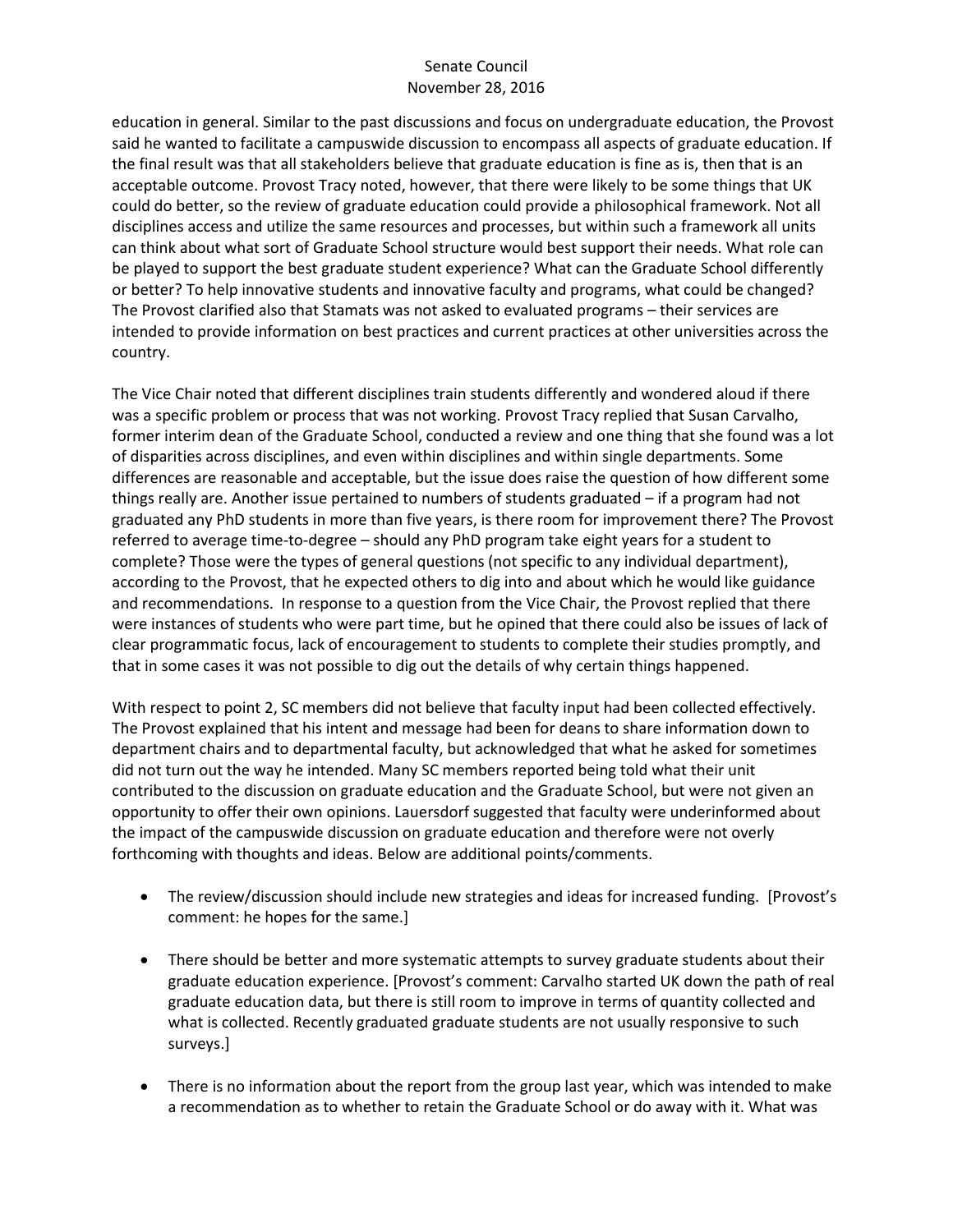their final recommendation? [Provost's comment: there were two reports, but he did not act on either one. There was no clear consensus about keeping or dismantling the Graduate School. Furthermore, he continued to hear comments from faculty about how much they wanted to talk about and focus on graduate education, hence the current activities to promote such a conversation.]

 If there are barriers that prevent faculty in different disciplines from working collaboratively together, those issues should be examined. [Provost's comment: is there some way that UK unintentionally allocates resources that discourages or disincentivizes multidisciplinary collaboration? What would be a meaningful set of resources from the Provost's area that would encourage development of multidisciplinary programs and what would be a meaningful amount? Provost Tracy said it would be helpful to him to know to start pooling resources if there is a specific need.]

Provost Tracy, Jackson, and SC members discussed the possibility of and the logistics required for a survey of all faculty. The Provost asked Jackson to lead the effort for a faculty survey and work with Wood and appropriate DGSs to begin envisioning what the survey would look like.

With respect to item 3 (Stamats, the consultant), the Vice Chair noted that the SC would like to see the contract to better understand what information is being collected and from whom. Dean Jackson responded that he had shared the contract with the Chair of the SC and presumed she had not had a chance to share it with other SC members. However, the points of the contract were represented in the text of point 3. Stamats was not being charged with determining precisely how to accomplish the work but rather was asked to provide an outside view inclusive of information about benchmark programs. The product would not be a plan, but rather, information to be used by the Blue Ribbon Panel.

The Blue Ribbon Panel was described in item 4 and the SC was supportive of the approach and the proposed composition. Likewise, items 5 and 6 described a very open process that should be effective to discuss the information and the deliberation of the Blue Ribbon Panel.

The day's conversation was reassuring to many SC members, particularly the engagement of faculty and working with the Provost. The proposed process appears to be an iterative process with broad strokes used to collect data that will refine another proposal to be discussed in the relatively near future.

When the Provost had to leave, he thanked SC members for the discussion and SC members thanked him for the conversation and information.

SC members, particularly Wood, and Jackson discussed the survey. Wood strongly recommended that the Graduate Council be consulted about what sorts of questions to ask – it would be useful to have a broad-based effort. Grossman suggested that faculty be asked to perform a SWOT analysis (strengths, weaknesses, opportunities, and threats) of graduate education. SC members were amenable to Jackson's suggestion that Stamats be informed about the upcoming UK-led survey of faculty, as well as asking Stamats for suggestions about the survey's content. SC members briefly discussed possible questions or types of questions for the survey. When Jackson departed, there was a general understanding that he would seek input from the Graduate Council and then share it with the Chair, who would send it on to the Senate's Research and Graduate Education Committee (SRGEC) for a review. After those activities, the SC would then review the survey questions. Wood cautioned those present that the best survey is a short survey that takes a respondent five minutes or so to complete.